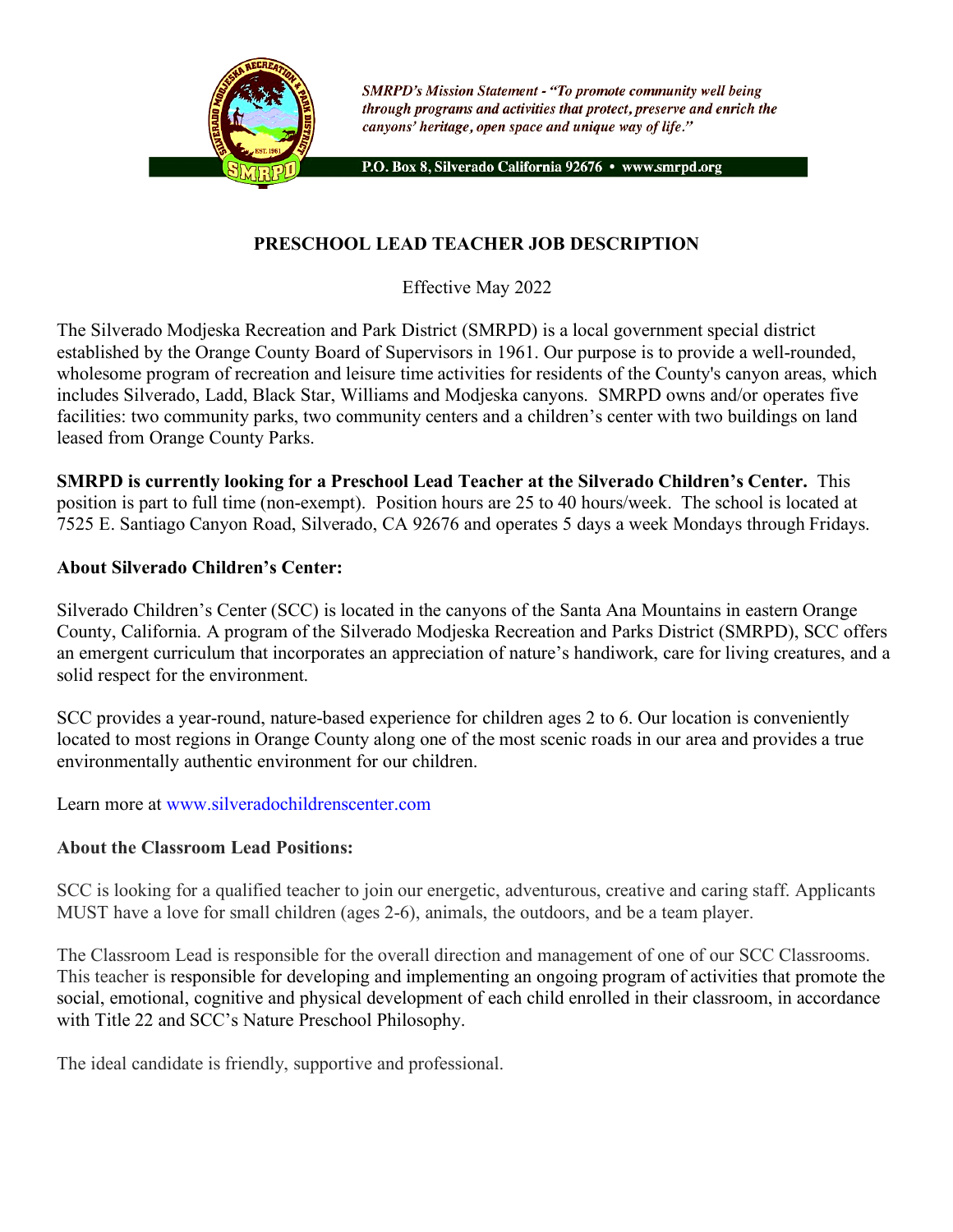# **Responsibilities**

## **Curriculum Planning:**

- Develop, post and implement creative weekly activity plans suitable for preschool children (appropriate for the specific age of the assigned classroom).
- Employ a variety of educational techniques (storytelling, educational play, art, etc.) to engage children in an outdoor play-based program.
- Consistently modify the indoor and outdoor classroom environments to meet the needs of individual children with concern for their interests, special talents, and individual style and pace of learning.
- Daily playground walkthrough wildlife and debris safety check (snakes, spiders, fallen branches, etc.)
- Create and maintain an environment that is clean, organized and safe for all children.
- Collaborate with other teachers in the school to provide unique opportunities for the students.
- Coordinate with Animal Care Coordinator to incorporate animal interactions into curriculum planning.
- Meet regularly with School Director to evaluate each student's progress and discuss plans for student's promotion as applicable.

## **Student Observation & Support:**

- Maintain individual student files of each child in the classroom to include all relevant documentation.
	- o Implement state required Developmental Assessment for each child on an annual basis
	- o Track each child's progress for the purpose of planning and compliance with Head Start **Standards**
	- o Observe and document each child's growth and development through pictures, anecdotal notes, and sample work
- Observe each child to help them improve their social competencies and build self-esteem, as well as identify any potential concerns.
- Assist children with activities of daily life (restroom use, hand washing, etc.).
- Manage diapering and potty-training (Seedling Classroom only).
- Encourage children to interact with each other and resolve occasional arguments.
- Communicate with parents regularly to share progress as well as understand the children's background.
- Establish a professional level of rapport with each family in order to provide quality care and friendly service.
- Work with Family Engagement Chair or Classroom Representative to coordinate parent-involved activities (guest reader, etc.)
- Manage student's first day and last day checklist procedures

## **Team Interaction & Policy Compliance:**

- Provide day-to-day supervision and mentoring to junior teaching staff (Teachers and Teacher Assistants) - including sharing daily program plans and discussing goals for children.
- Oversee student sign-in/out procedures to ensure compliance with licensing standards.
- Communicate weekly with families (via email, FB group or the ProCare app) to share activity plans, photos and updates about the classroom.
- Regularly meet with school's Director to review curriculum plans and activities and evaluate program's effectiveness.
- Attend staff meetings, workshops and school events as required.
- Respond to emergency calls according to protocol.